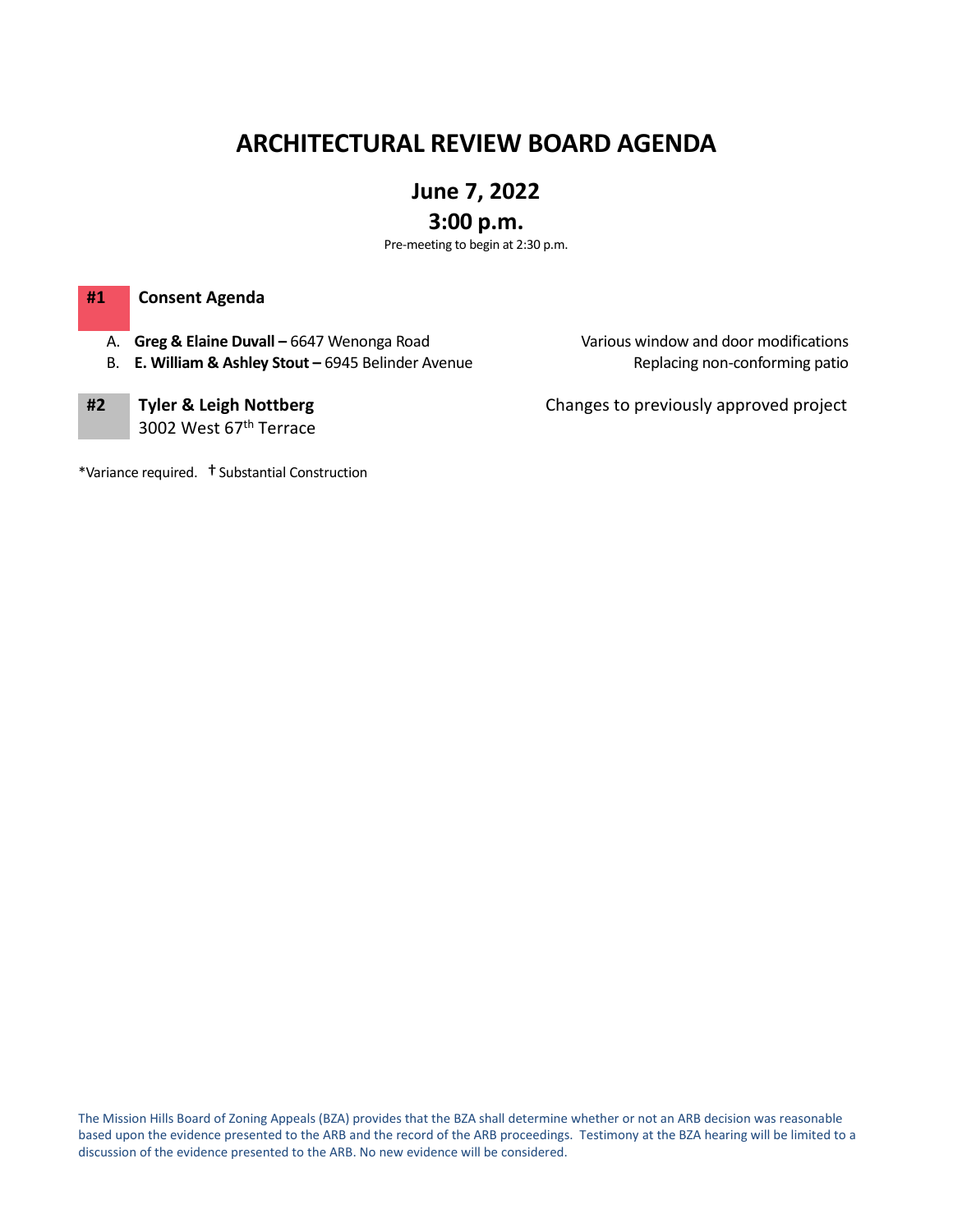# **#1 Consent Agenda**

### **A. Greg & Elaine Duvall 6647 Wenonga Road**

The Duvalls are proposing various window and door modifications at the front and rear of their home.

#### **Summary of Property:**

- Character Area: Neighborhood Estates
- 
- Location of Common Green Space: Front • Any Special Frontages:

#### **Summary of Project:**

At the front (west) of the house, the Duvalls are proposing to replace an existing single-hung window with a pair of double-hung windows. The new windows have the same head height and a slightly higher sill height. On the same porch, they are proposing to shift an existing door approximately 10 inches to the south.

At the rear of the house, they are proposing to shift an existing window approximately 12 inches to the north.

#### **Ordinance Compliance:**

There are no conflicts between the proposed project and the City of Mission Hills Code of Ordinances.

#### **Design Guideline Review:**

There are no conflicts between the proposed project and the City of Mission Hills Design Guidelines.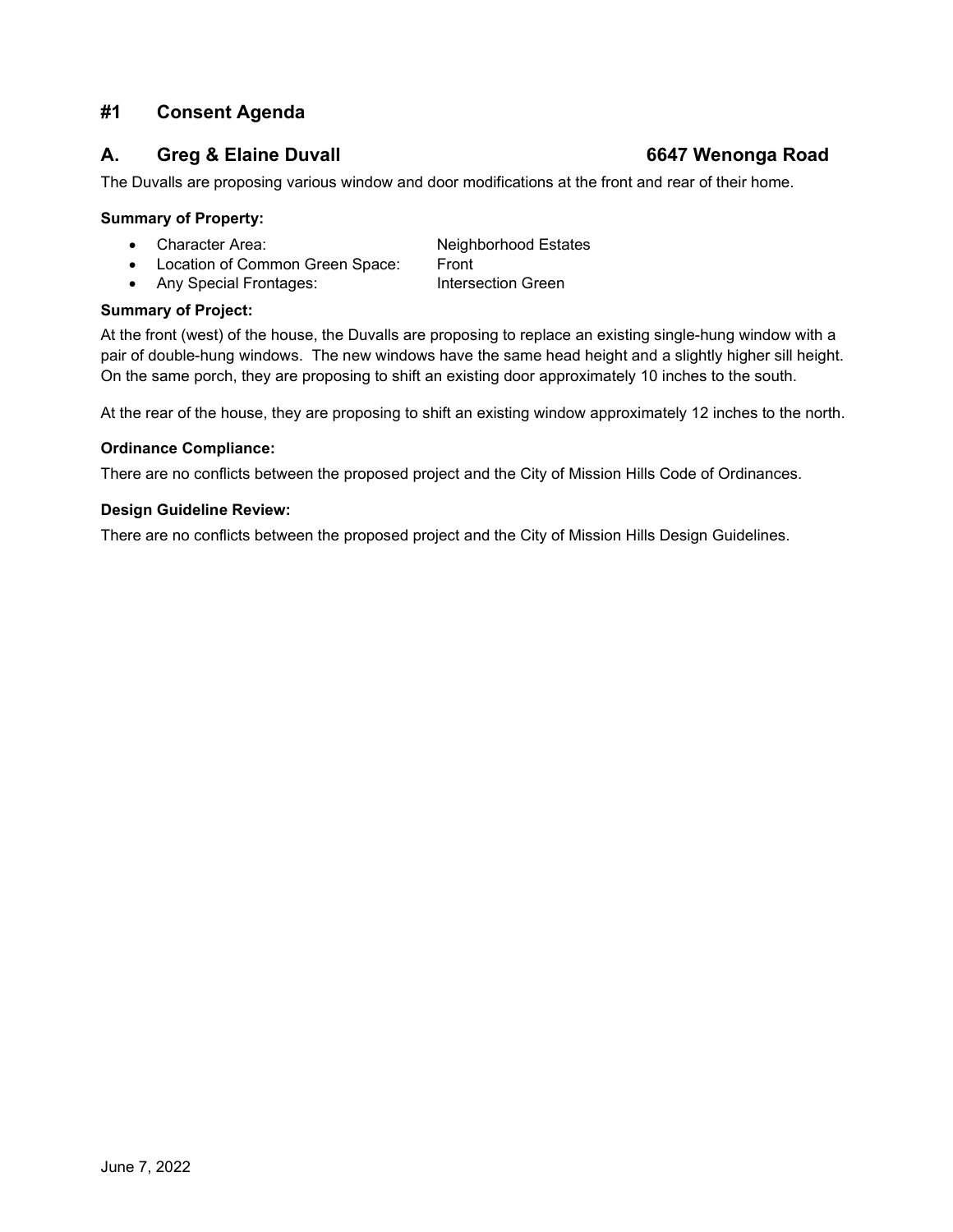## **B. E. William & Ashley Stout 6945 Belinder Avenue**

### Th Stouts are proposing to replace their existing non-conforming patio in the same location and configuration.

#### **Summary of Property:**

- Character Area: Suburban
- Location of Common Green Space: Front & Side
- Any Special Frontages: None

#### **Summary of Project:**

The proposed concrete patio is in the rear side yard. In addition to the patio, a new swale and subsurface drainage system is proposed to conduct water into the front yard.

### **Ordinance Compliance:**

The proposed patio is in violation of City Code Section 5-121.D that requires a minimum 20-foot setback for patios. As proposed, a variance of 9.4 feet is required. However, Code Section 5-128.C allows for the replacement of nonconforming structures without a variance from the Board of Zoning Appeals.

#### **Design Guideline Review:**

There are no conflicts between the proposed project and the City of Mission Hills Design Guidelines.

| Lot Information |              |
|-----------------|--------------|
| Zoning:         | R-1(16)/LS-3 |
| Lot Area:       | 22.799 sf    |

| Ordinance/Design Guideline       | Allowable/Required | Provided              |
|----------------------------------|--------------------|-----------------------|
| Patic<br>Yard<br>Rear<br>Minimum | nn<br>--<br>__     | . ຂ'<br>$\sim$<br>___ |